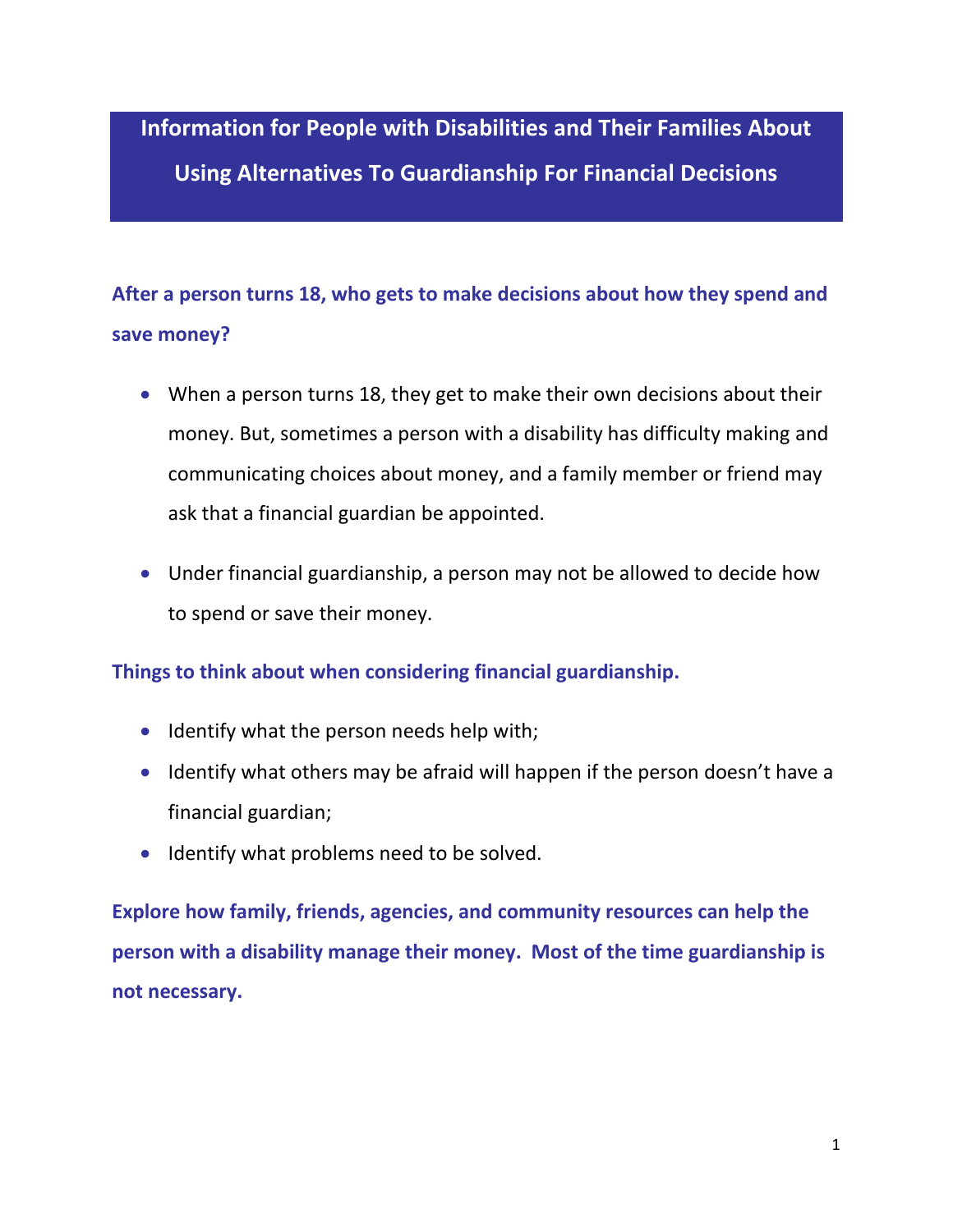#### **Here are some alternatives to financial guardianship:**

**Supported decision-making** is an umbrella term for a range of models, both formal and informal, which allow an individual with a disability to retain the final say in her or his life. Under supported decision-making models, adults with disabilities get help in making and communicating decisions, while retaining control over who provides that help.

**Circle of support** is a great way to get the support a person may need to manage his or her money. It may include friends and family. The circle of supports meets often to provide needed assistance.

**Banks** offer many services to help people manage their money.

- If a person has problems keeping track of their money, the problem can be solved by directly depositing pay and benefit checks.
- Bank accounts can be set up for automatic payment of regular bills, such as cell phones, cable or rent.
- There can be limits on ATM cards and accounts overall to put a brake on exploitation and unwise spending.
- Co-signers means that a person can choose someone else to sign checks if they are not able to.
- Joint signature accounts means two signatures are required.
- [ABLE accounts](http://www.ablenrc.org/) can help people with disabilities save up to \$14,000 a year without losing government benefits.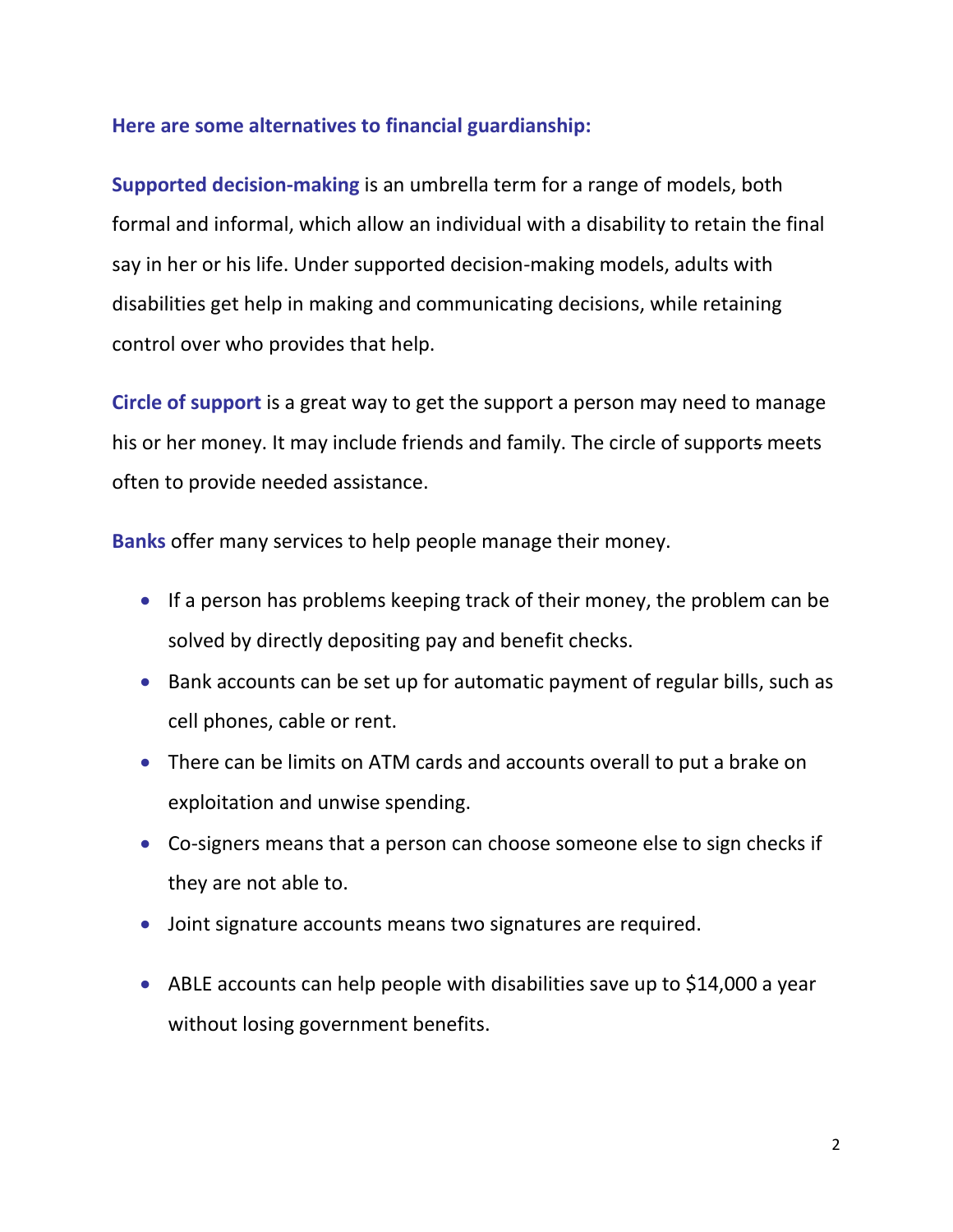If a person gets SSI or SSDI benefits, they can have someone else get their check for them. This person is called a **representative payee**. The representative payee opens an account in the person's name and the person's benefits are deposited in this account. The payee may use the benefits only for the person. The benefits can be used to meet the person's needs such as paying rent or buying food and clothing. The payee is accountable to the government and has to fill out and send in reports. They must notify the government of any changes in the person's income. If the person's only income is social security benefits, and they have a representative payee, there is no need to have financial guardian appointed having a payee may be enough.

If the person has a **service coordinator** through a developmental services agency they can assist in managing money without the need for a guardian.

A **spouse/partner** could help manage the person's money.

**Bill payment services** can handle finances. They make sure that routine bills are paid on time, checkbooks are balanced, and insurance claims are submitted for reimbursement.

A **Financial Power of Attorney** is a document where one person gives another person the power to make money decisions or to share that decision-making power. Here are a few details about a power of attorney:

You do not have to go to court to establish a power of attorney